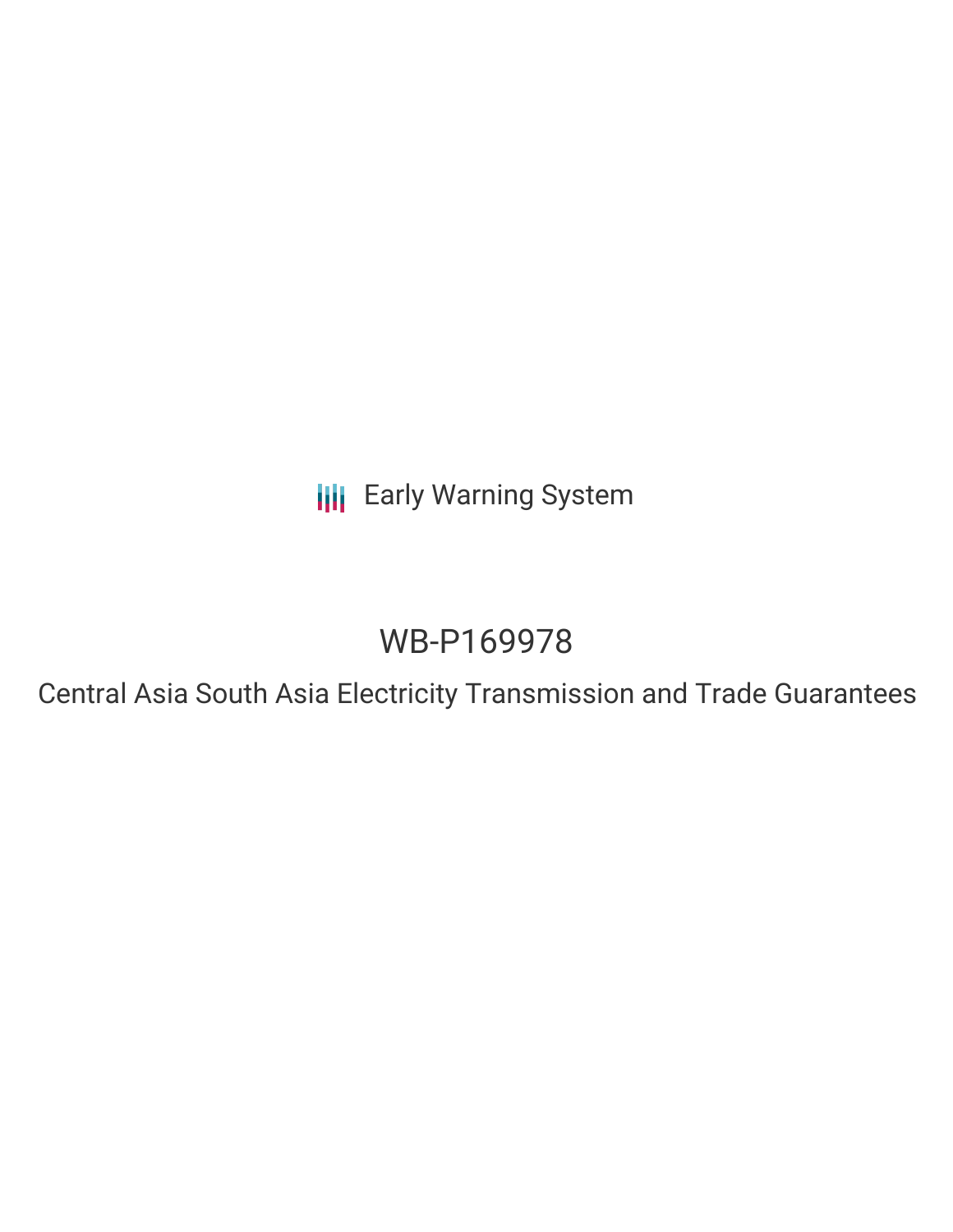

# Early Warning System Central Asia South Asia Electricity Transmission and Trade Guarantees

### **Quick Facts**

| <b>Financial Institutions</b> | World Bank (WB)  |
|-------------------------------|------------------|
| <b>Status</b>                 | Proposed         |
| <b>Bank Risk Rating</b>       |                  |
| <b>Sectors</b>                | Energy           |
| <b>Project Cost (USD)</b>     | $$80.00$ million |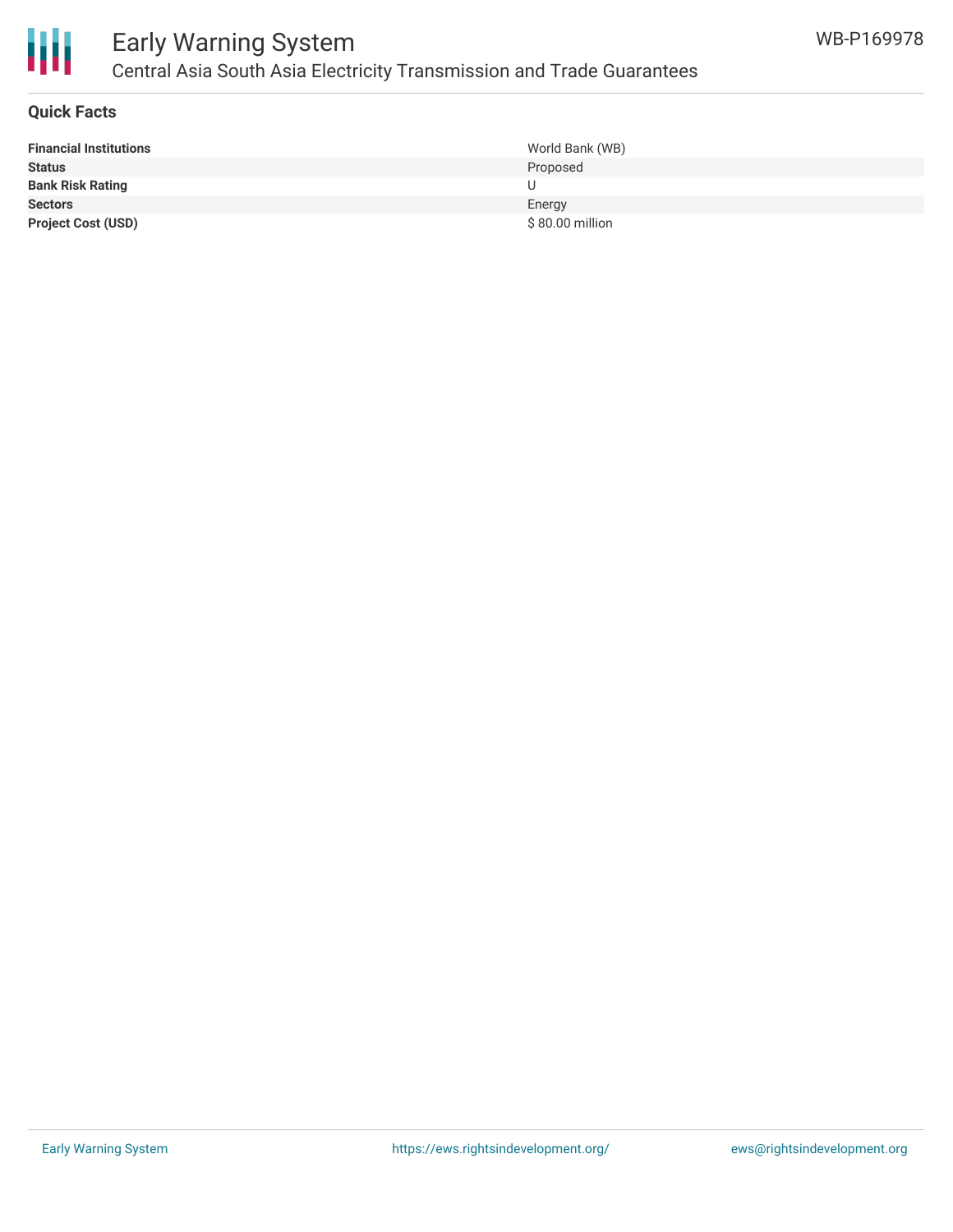

# Early Warning System Central Asia South Asia Electricity Transmission and Trade Guarantees

### **Project Description**

No information available at the time of writing.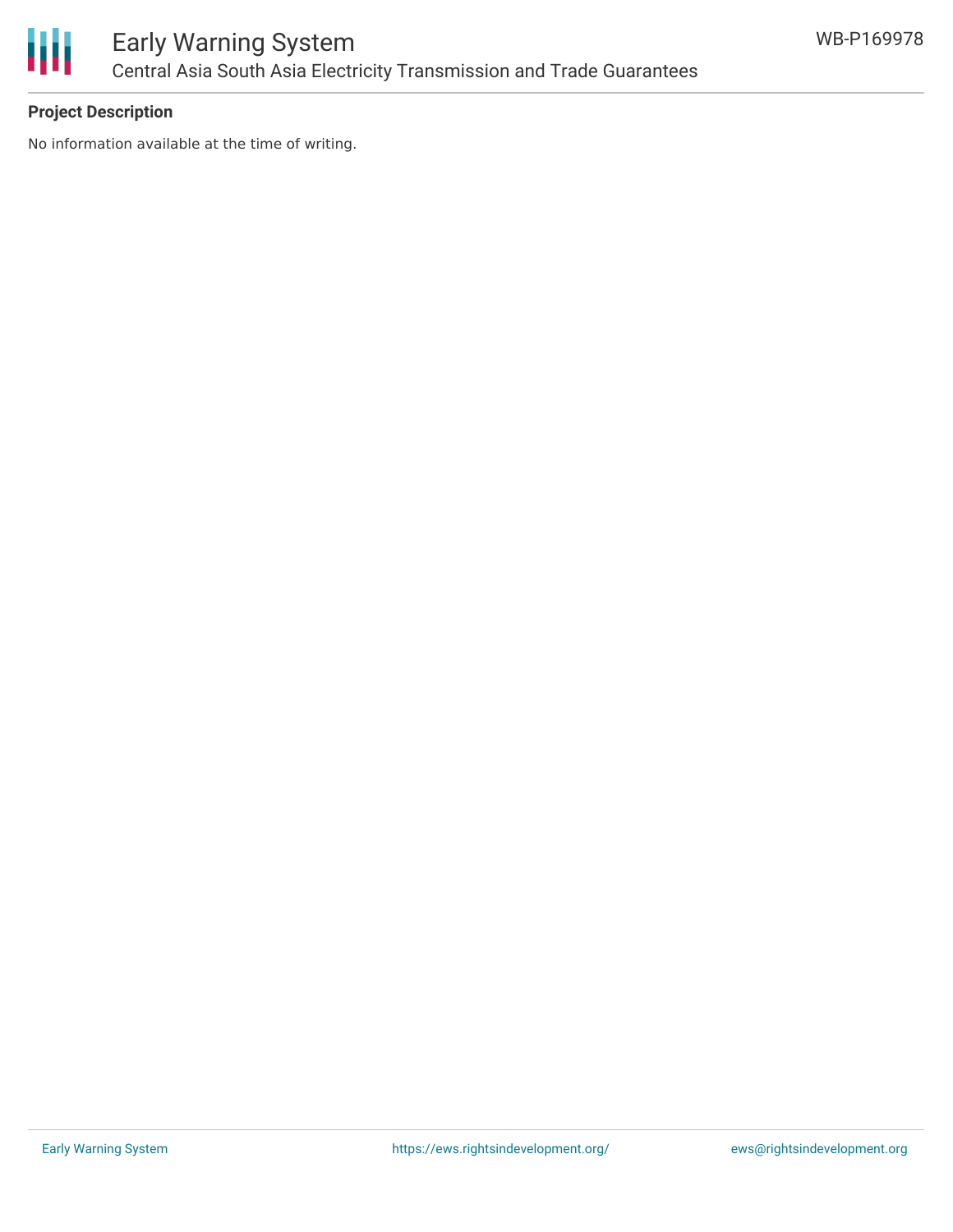

# Early Warning System Central Asia South Asia Electricity Transmission and Trade Guarantees

### **Investment Description**

World Bank (WB)